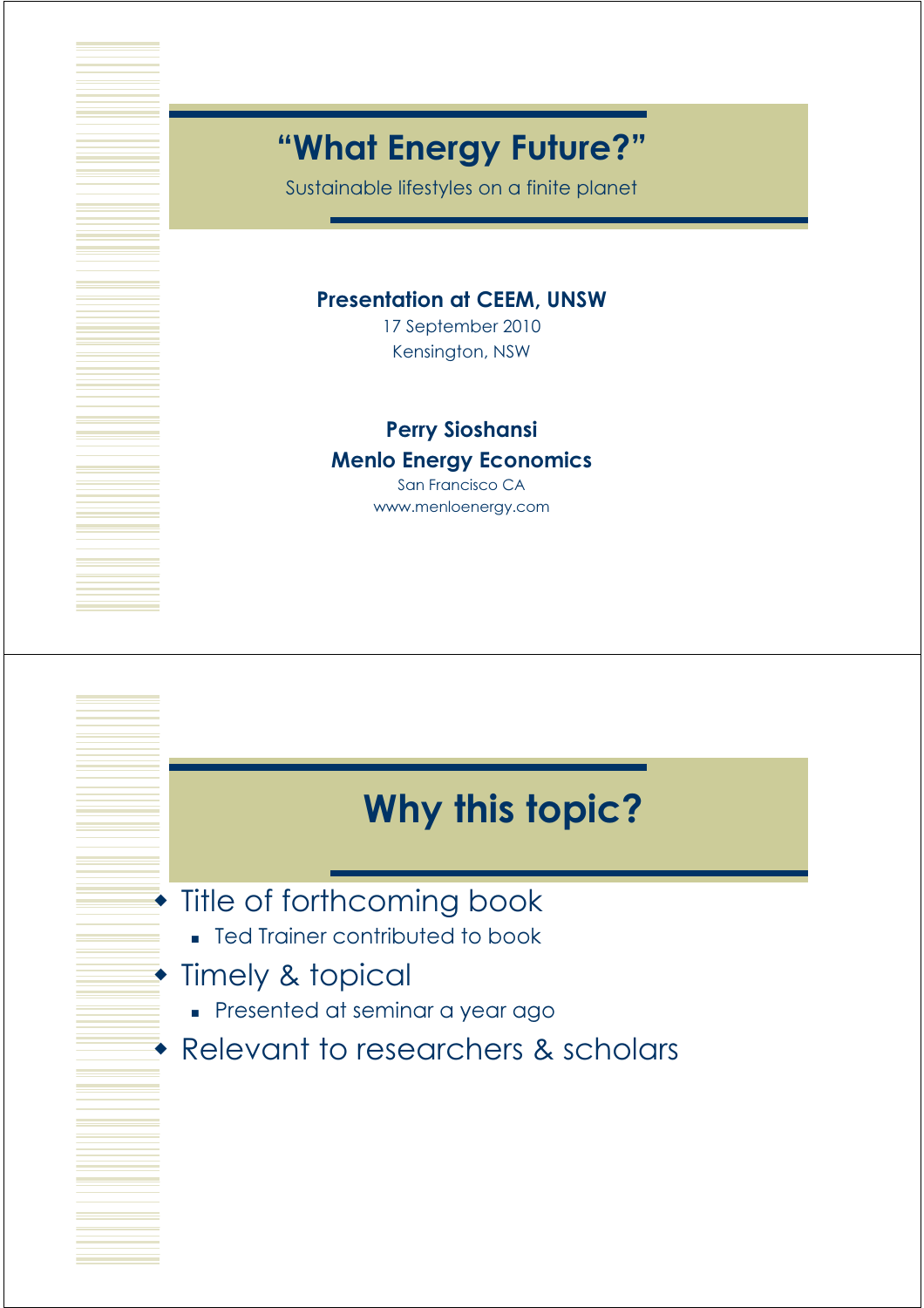

# The closer I looked, the bigger the problem

- **More than decarbonizing electricity** generation
- More than OECD
- Must be viewed in broader context
	- 9+ billion global population in 2050 with increased aspirations
	- Global resources distributed more equitably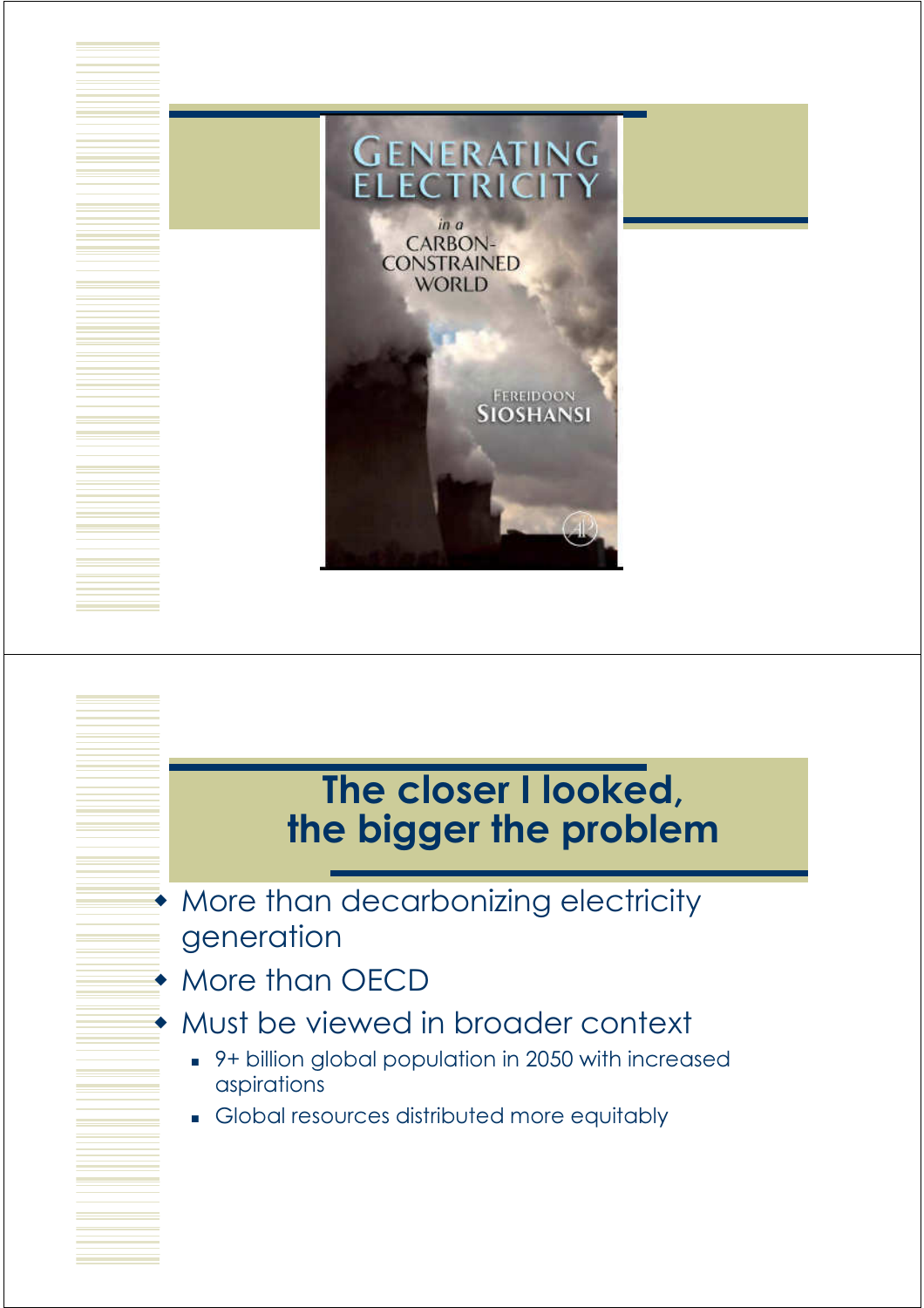# No silver bullet

Not even a combination of silver bullets will solve the problem

#### Renewables

Will definitely help but no panacea

#### **• Nuclear**

Great expectations, even greater disappointment?

### Carbon capture & sequestration (CCS)

"S" as obstacle even if we can address "CC"

#### Energy efficiency

**Incremental gains insufficient – need radical improvements** 

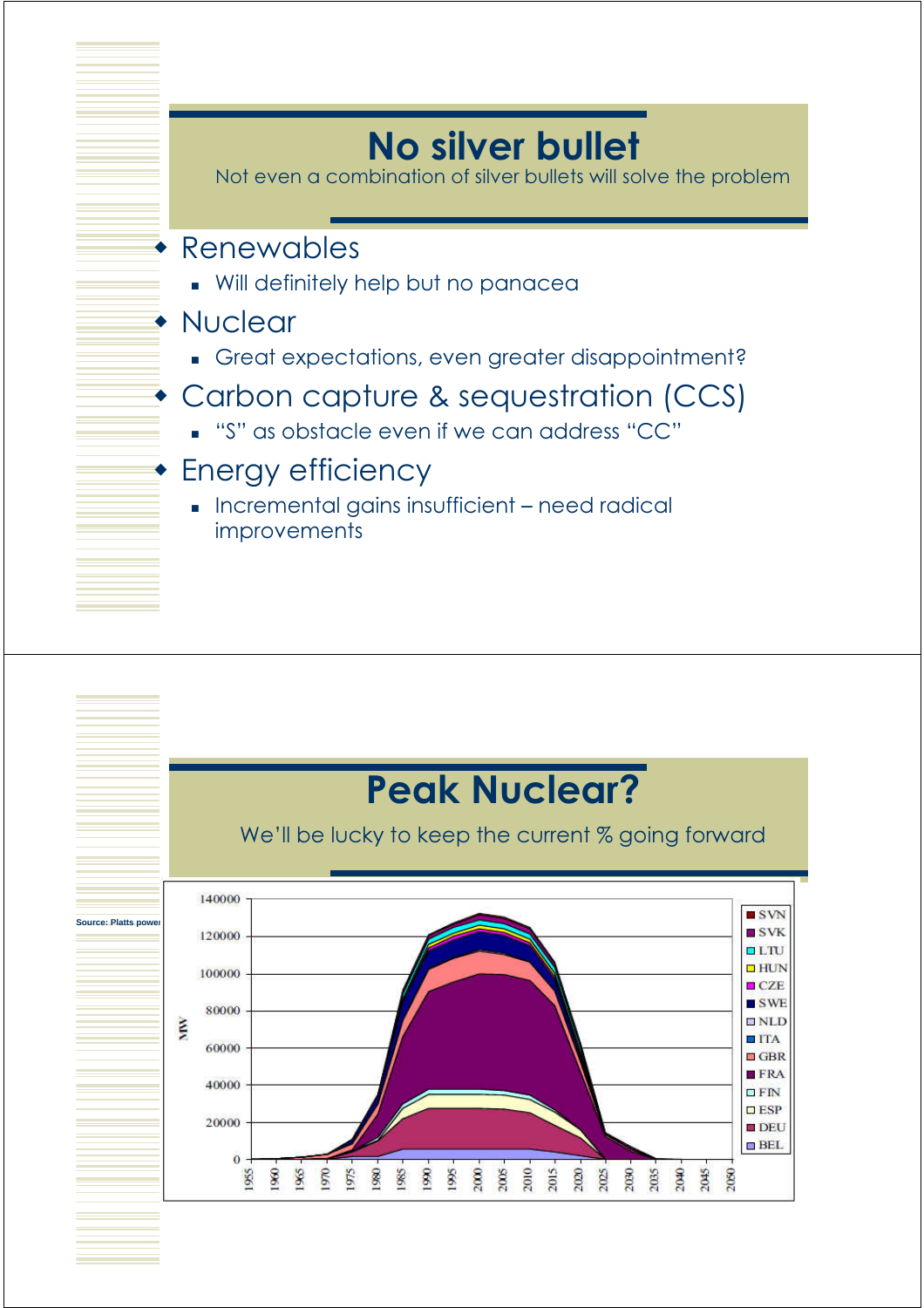# Pfaffenberger's insight

Must look beyond supply-side options

"As the chapters of this book make clear, we cannot rely entirely on changes in the supply-side of the equation to reduce the industry's carbon footprint. Changes in the demand-side as well as changes in energy consumption habits - and perhaps more profoundly – lifestyles changes may ultimately be needed to address the carbon problem."

### Book's central question

Can we "have our cake & eat it too?"

Can we support an "*adequate*" standard of living for 9+ billion in a "sustainable" fashion on a "finite" planet?

- What constitutes an "adequate" standard of living?
	- Needs, wants & desires
	- How do we "ration" scarce resources? Price or need?
	- Does our socio-economic system need fine tuning?
- Define "sustainable"
- Are basic natural resources "finite" or "infinite"
	- Will technology get us out of the bind -- forever?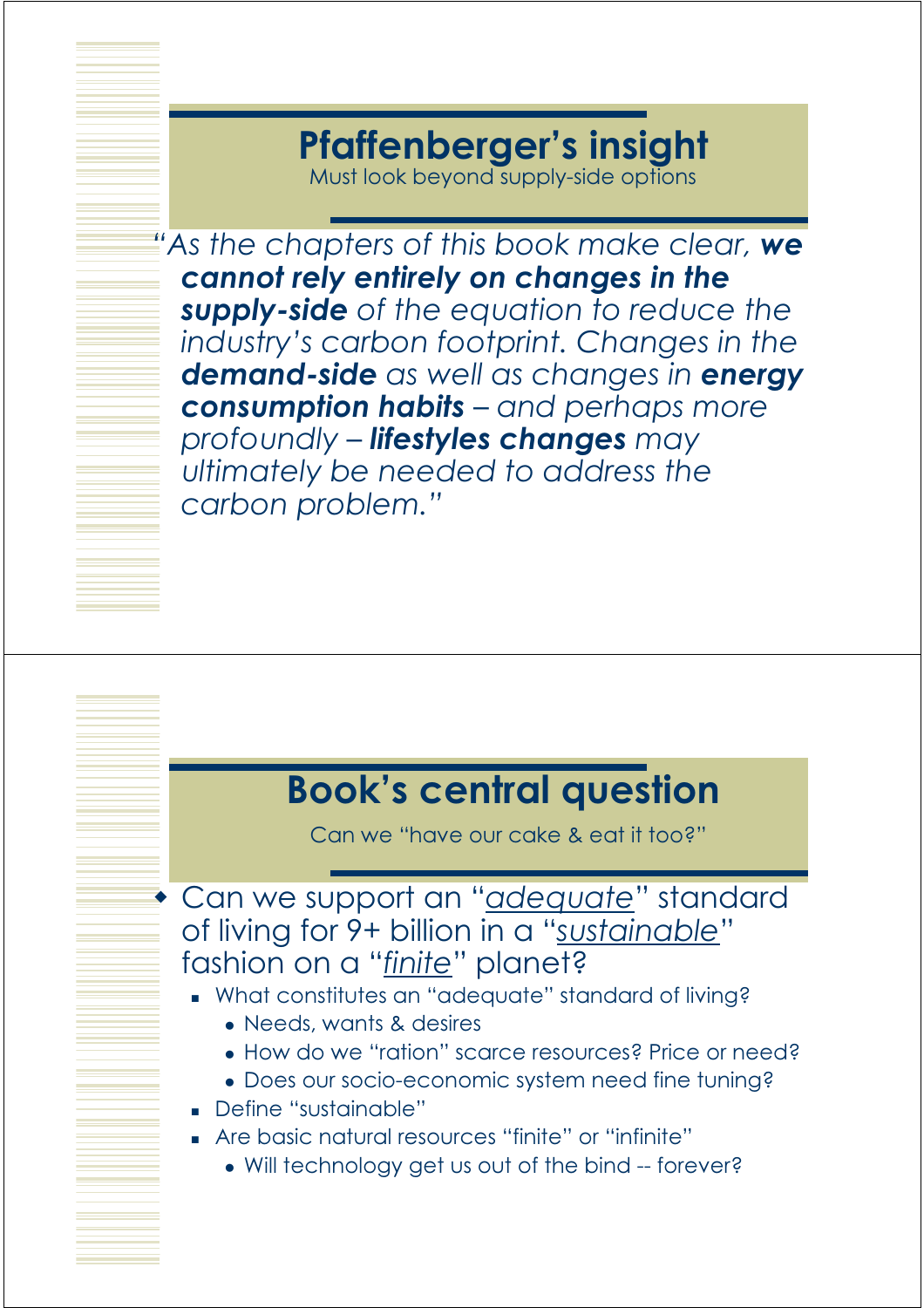

## The "right" questions

- Why do we use so much to begin with?
- What do we use it for?
- $\bullet$  Is there a way to get far more of what we need using far less energy?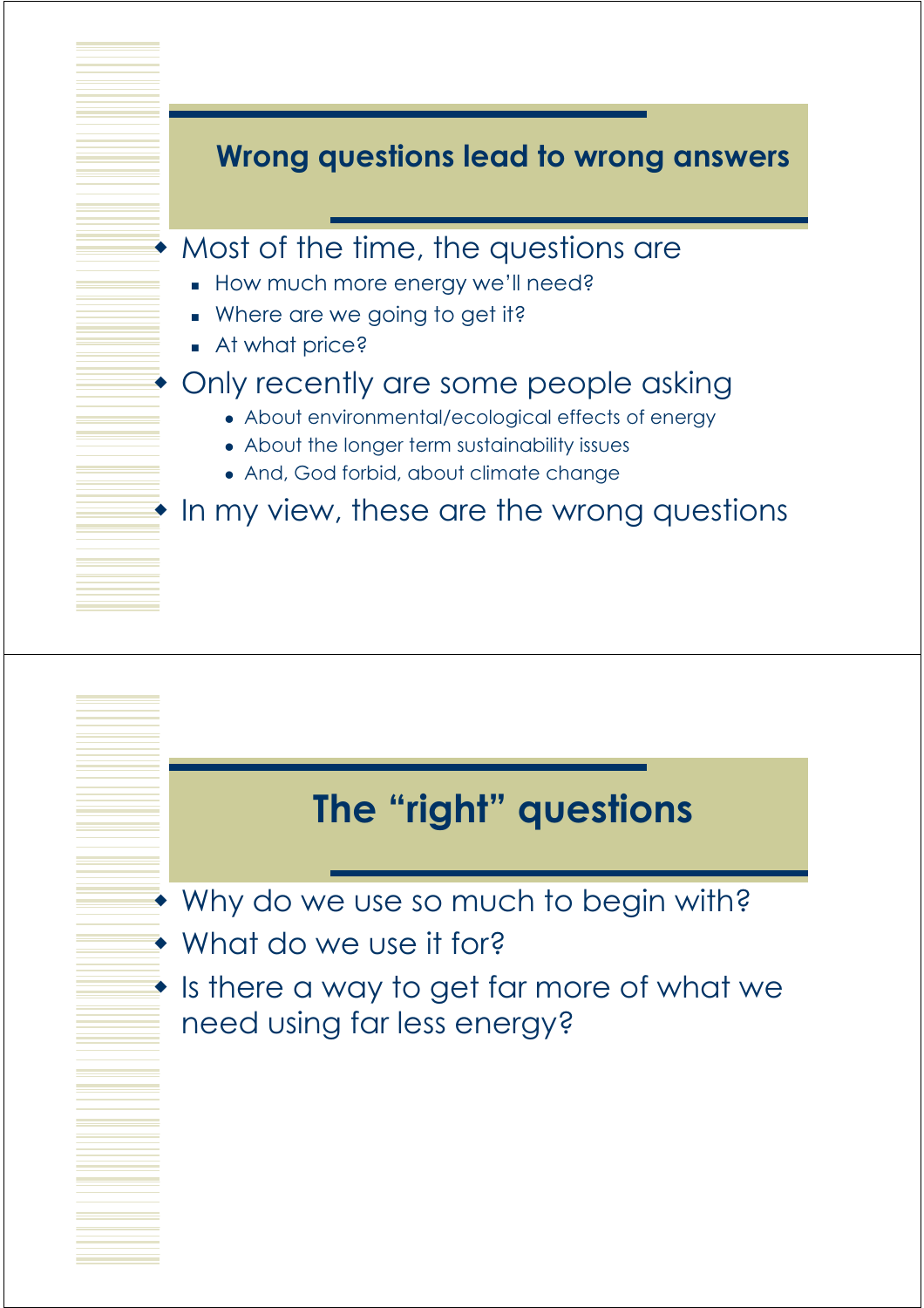# My personal take

Why? Because it has traditionally been cheap & plentiful

- Artificially cheap
- Seemingly plentiful
- No visible price signal at the time/point of use
- What for? For derived services
	- Don't need a gallon of petrol to pick up a gallon of milk
- Implications? We can do a lot more with far less
	- **Technology Incentives** Behavior

## We use a lot, don't we?

#### 200 million barrels of oil equivalent/day

**85 million barrels of oil per day** 

#### According to EIA, by 2035 we will need

- 49% more energy
- 87% more electricity
- 60% more coal
	- 78% of the net increase due to China alone
- 43% more GHG emissions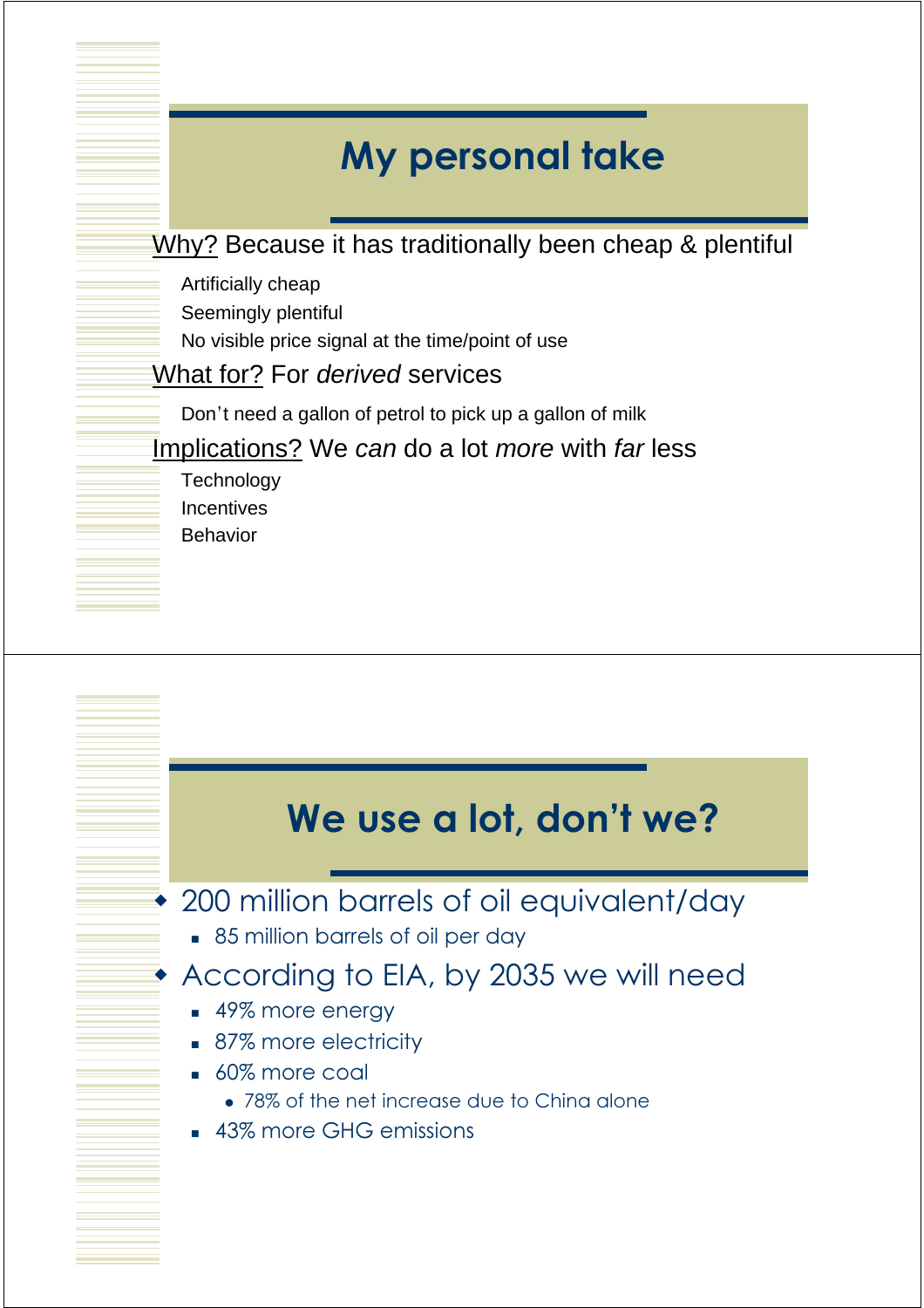# More and mostly outside OECD

Global energy demand, in quadrillion BTUs



## More carbon

Global energy-related GHG emissions, billion metric tons

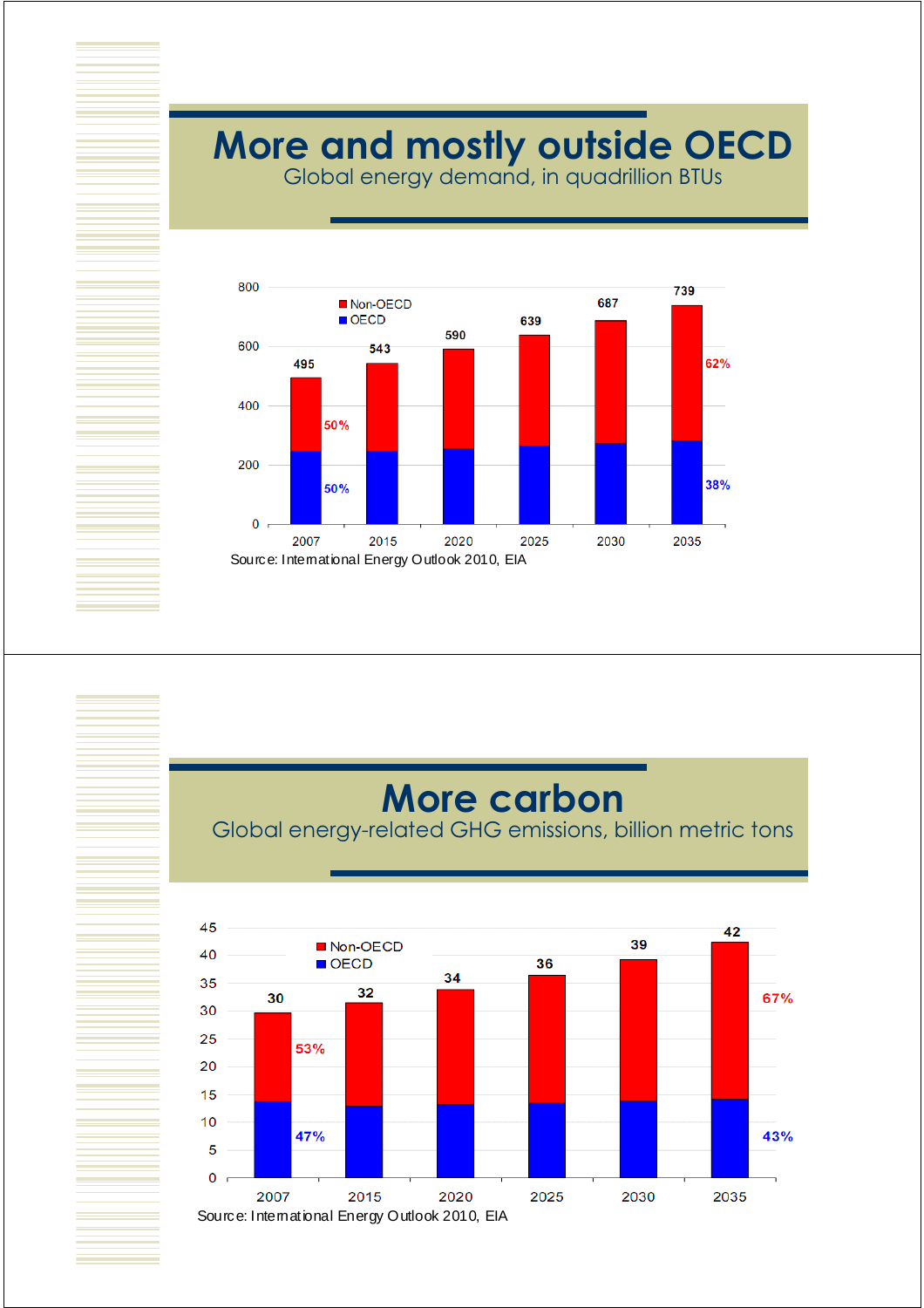# **China matters**

Primary energy consumption, billion metric tons of oil equiv



#### "You aint seen nothing yet" Vehicle ownership per 1,000 person Vehicle Ownership/1000 Persons  $900$ 800 700 600 500 Netherlands 400 Denmark 300 200 di Arabia 100 *<u><u>Address</u>***</u>** 5000 10000 15000 20000 25000 30000 35000 GDP per Capita (US\$)

Source: Prof. J. Goldemberg, IAEE, Rio, June 2010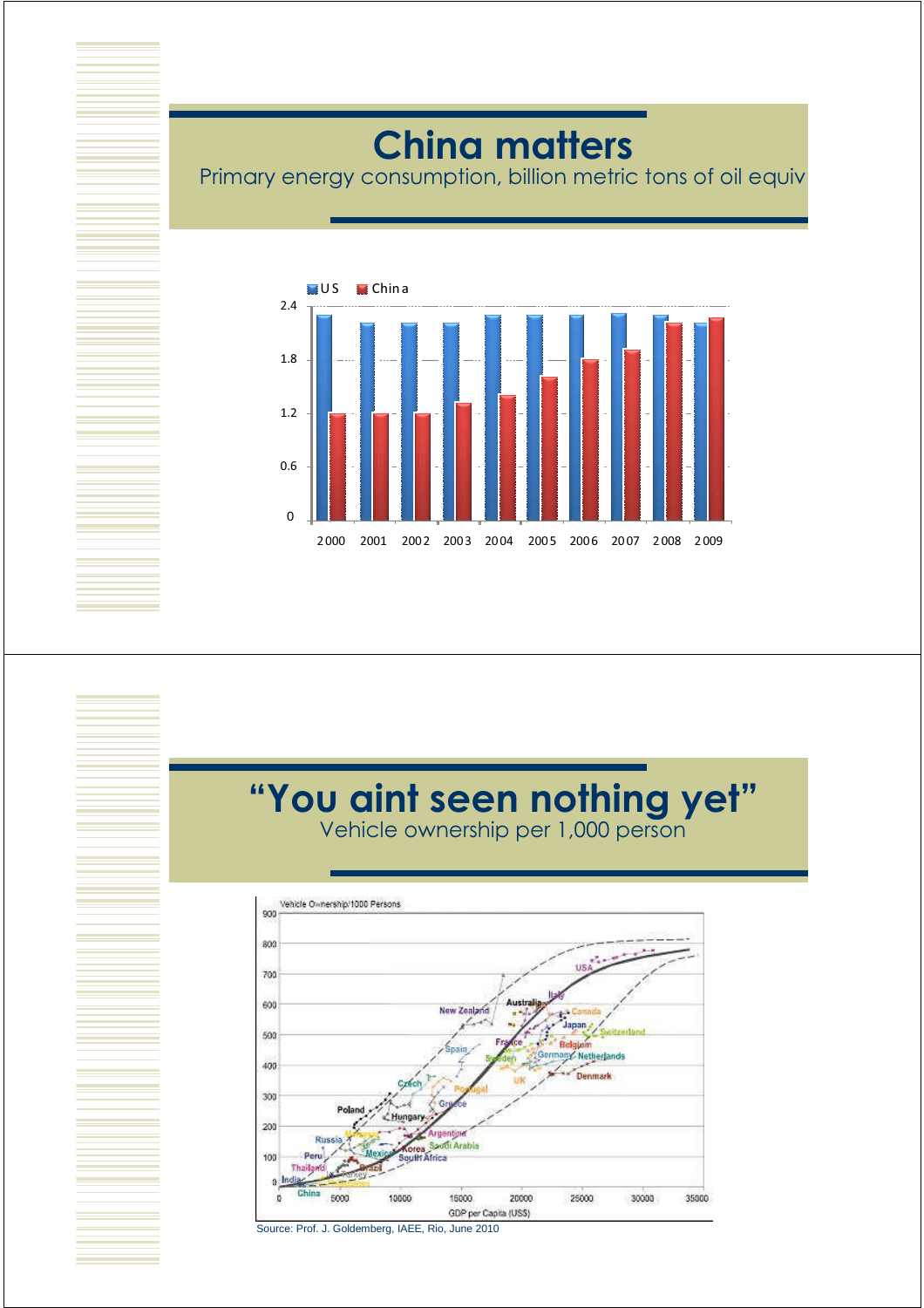# Why not carry on with BAU?



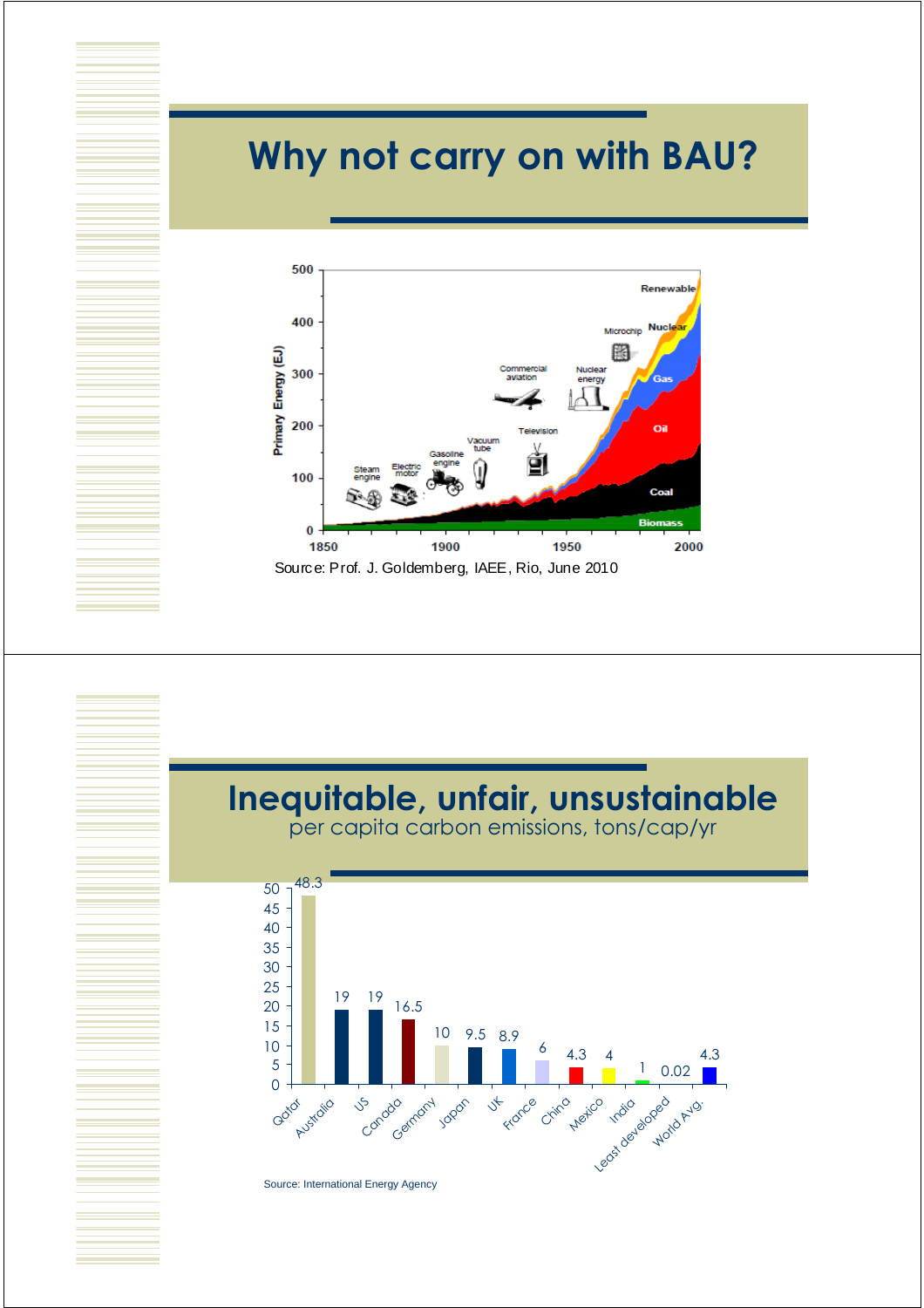## And why is this?

- **Hopefully by now you are convinced that** we do use a lot
- And maybe, perhaps, possibly, potentially, conceivably, it is not such a great idea to carry on with BAU
- **So the next question is why?**

## Because it is under-priced

Non-market costs excluding climate-related

|                                                                      | 2005                                                                                                                                                                                                                                               | 2030                      |
|----------------------------------------------------------------------|----------------------------------------------------------------------------------------------------------------------------------------------------------------------------------------------------------------------------------------------------|---------------------------|
| Coal <sup>2</sup>                                                    | \$62 B, 3.2 ¢/kWh                                                                                                                                                                                                                                  | $1.7$ ¢/kWhr              |
| Natural gas $^3$                                                     | \$740 M, 0.16 ¢/kWh                                                                                                                                                                                                                                | $0.11 \, \mathcal{C}/kWh$ |
| Cars                                                                 | \$56B                                                                                                                                                                                                                                              |                           |
| power generation<br>natural gas generation<br>09, HTTP://WWW.NAP.EDU | 1-Estimated non-climate costs for 2030<br>2-Sample of 406 plants accounting for 95% of US coal<br>3-Sample of 498 plants accounting for 71% of US<br>Source: Hidden Costs of Energy: Unpriced<br>Consequences of Energy Production & Use, NRC, Oct |                           |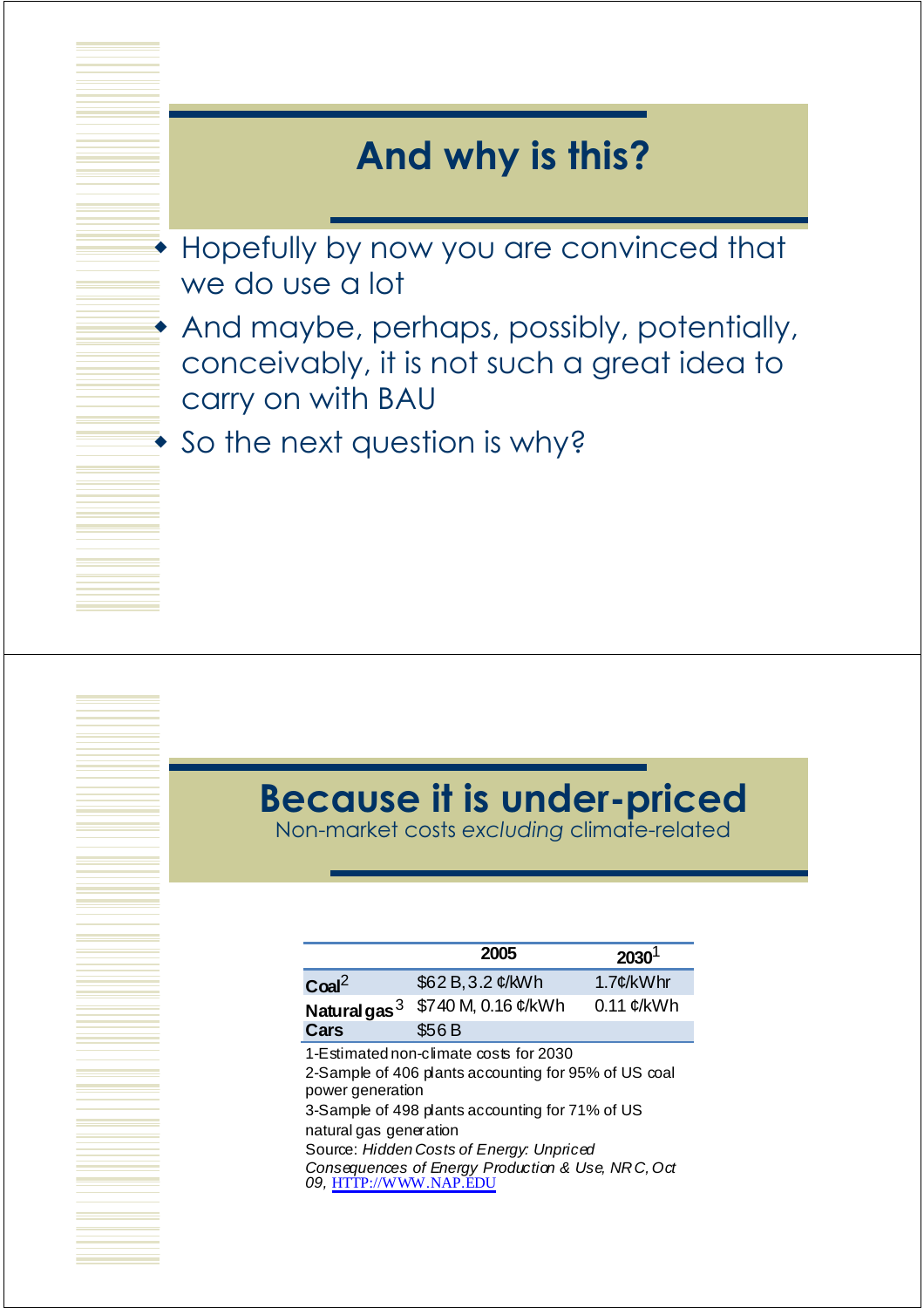# Because it is subsidized

Total & per capita



# Because it is "institutionalized"

Our habits, our lifestyles, our culture, even our tax codes

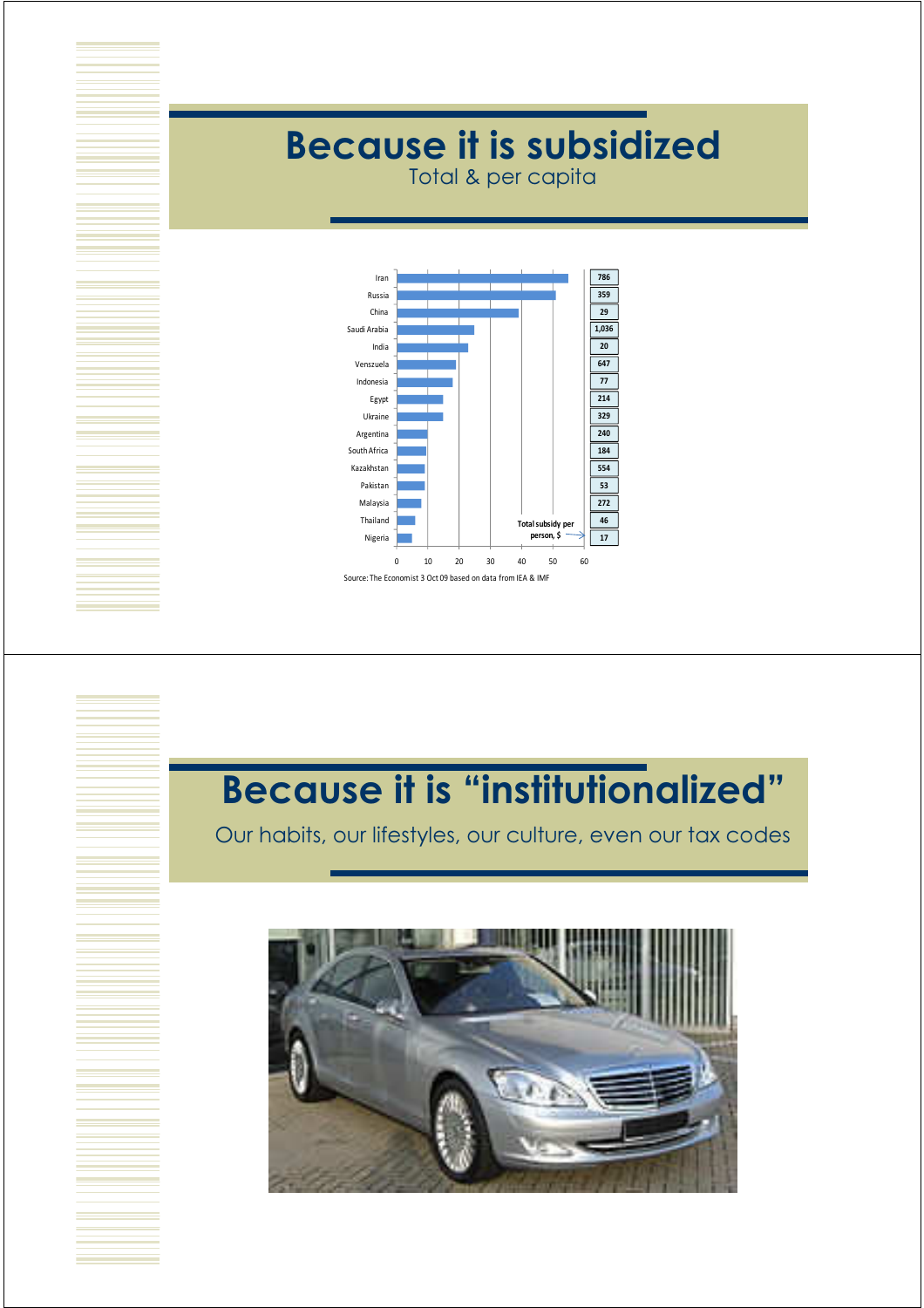# Because of "illusion of plenty"



### Because there is no tank & no pump

Missing price signal has significant implications

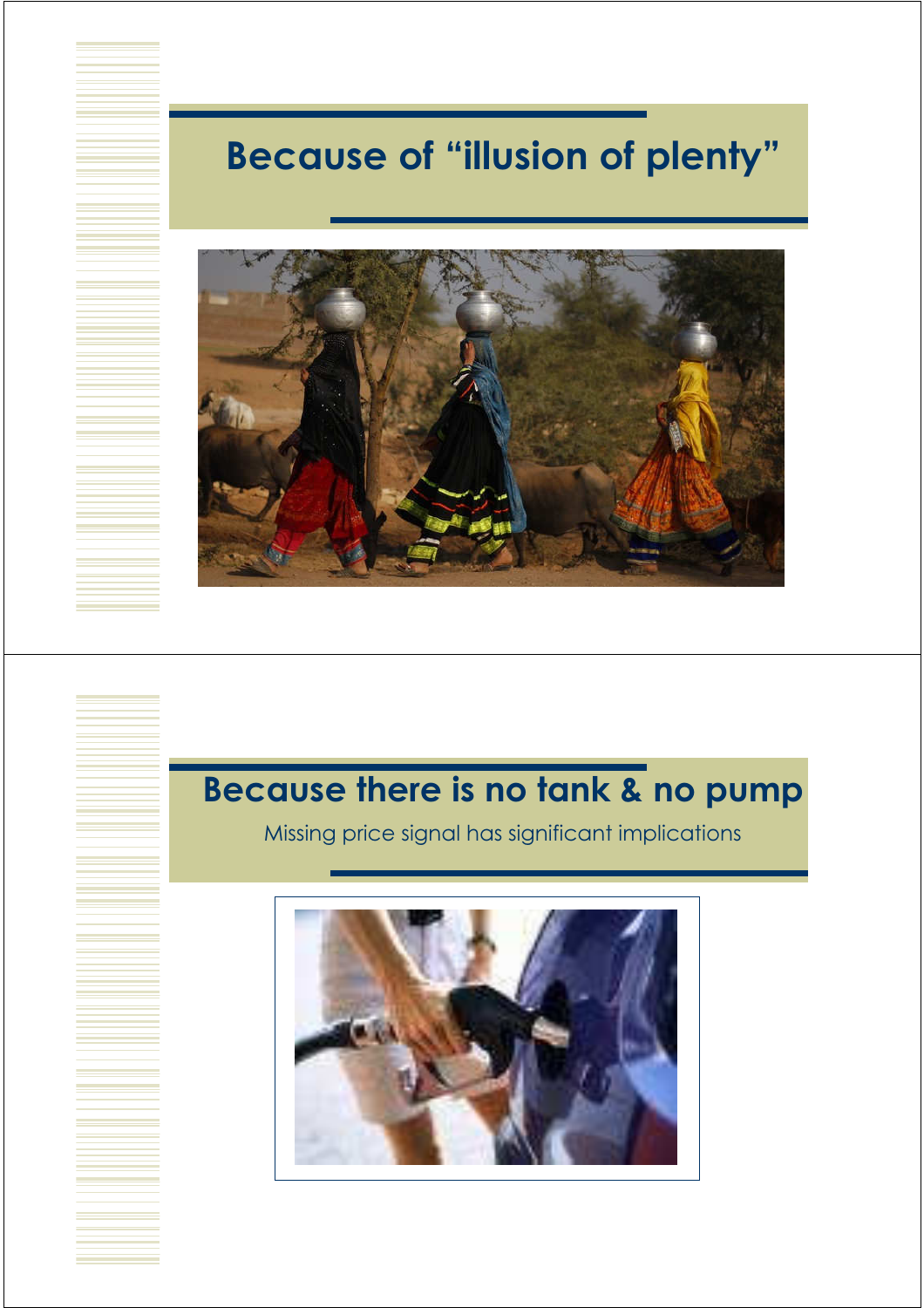## Clueless

- **Consumers today don't know how much** they are using
- Don't know the price
- **Don't know how much it is costing them**
- Get a bill after the fact
	- And even then, most don't understand what happened

## Compare to airline fares

When a seat is sold, all remaining seats are re-priced

#### \*\* travelocity

| Sat. Sep 4, 2010 - Sat. Sep 11, 2010 / 1 Adult<br><b>Change Your Search</b>                               | New York, NY to Sydney, Australia                               |                                                                                                                      |                                                                                                                                                            |                          |                                                         | <b>Looking for Cheap Airfares?</b><br>Compare more sites with just one dick |                             |
|-----------------------------------------------------------------------------------------------------------|-----------------------------------------------------------------|----------------------------------------------------------------------------------------------------------------------|------------------------------------------------------------------------------------------------------------------------------------------------------------|--------------------------|---------------------------------------------------------|-----------------------------------------------------------------------------|-----------------------------|
|                                                                                                           |                                                                 | "Total" for e-tickets incl. taxes & fees. Add't fees for paper ticket. Bacquage fees are not included and may apply. |                                                                                                                                                            |                          |                                                         |                                                                             |                             |
|                                                                                                           | a's American Asings                                             | Contes Airways                                                                                                       | <b>My Australia</b>                                                                                                                                        |                          | Emertes Airlines                                        | <b>IN</b>                                                                   |                             |
| 1-Stops Only<br>67 North                                                                                  | \$1,530<br>Total S1.688                                         | 51.373<br>Total \$1.691                                                                                              | \$1,454                                                                                                                                                    | \$1,790                  |                                                         | T                                                                           |                             |
| All 87 Flights<br>displayed below                                                                         | \$1,530<br>Total \$1,680                                        | \$1,373<br>Total \$1,691                                                                                             | \$1,454                                                                                                                                                    | \$1,790<br>Total \$1.934 |                                                         | $T$ otal St                                                                 |                             |
| Airline                                                                                                   | <b>Departure Time</b>                                           | Sort By: ( ) Price C Duration C Departure Time C Arrival Time C Atline<br><b>Arrival Time</b>                        | <b>Total Travel Time</b>                                                                                                                                   |                          |                                                         | Roundtrip Price<br>bettings to you and fees.                                | 67 fight options: 1   2   3 |
| <b>American Airlines</b><br>AX.<br>by Garriso Almines<br><b>Qantas Airways</b><br>P.<br><b>Right 4:52</b> | $1:55$ pm<br>Right 117 / Paper 7337 powerted NewYork, NY (J-K). | $6:25$ pm<br>Antique din Marc., Saint-R.<br>System, Australia (SYO)                                                  | 38hrs 30min - seecal<br>Change glanes a Loa Angeles, CA<br>$a \times b$<br><b>Book Auditors New Zealand</b><br><b>CARD 1</b><br>Change glasse a Malbourne. |                          | \$1,530<br>ger person<br>Total \$1,680<br><b>Salact</b> | h-Flight WiFi<br>Service more                                               |                             |
| <b>Flight Details</b>                                                                                     | <b>View Seats</b>                                               |                                                                                                                      | Australia (MEL)                                                                                                                                            |                          |                                                         |                                                                             |                             |
| <b>American Airlines</b><br>A <sup>3</sup> K<br><b>Right 33 Might T354 comment</b><br>by Garrise Alexand  | 7:45am<br><b>New York, NY LEWS</b>                              | <b>RI30am</b><br>Antive on Man. Sec. 6.<br>System, Australia (SYD)                                                   | 32hrs 45min - Library<br>Orange planes in Los Angeles, CA<br><b>GLAX</b>                                                                                   |                          | \$1,530<br>ger person<br>Total \$1,666                  | h-Flight WiFi<br>Service more                                               |                             |
| <b>Flight Details</b>                                                                                     | <b>View Seats</b>                                               |                                                                                                                      |                                                                                                                                                            |                          | Salart.                                                 |                                                                             |                             |
| American Airlines<br>A'n<br>Right 1/ Plant 7:354 coarsted<br>by Garden Airways                            | 900am<br>New York, NY (JPK)                                     | 6:30am<br>Antive on Man. Sec. 6.<br>Sydney, Australia (SYD)                                                          | 31hrs 30min - Later<br>Changeplanesin Los Angeles, CA<br>0.830                                                                                             |                          | \$1.530<br>der berson<br>Total \$1,666                  | h-Flight WiFi<br>Service more                                               |                             |
| <b>Flight Details</b>                                                                                     | <b>View Seats</b>                                               |                                                                                                                      |                                                                                                                                                            |                          | <b>Salect</b>                                           |                                                                             |                             |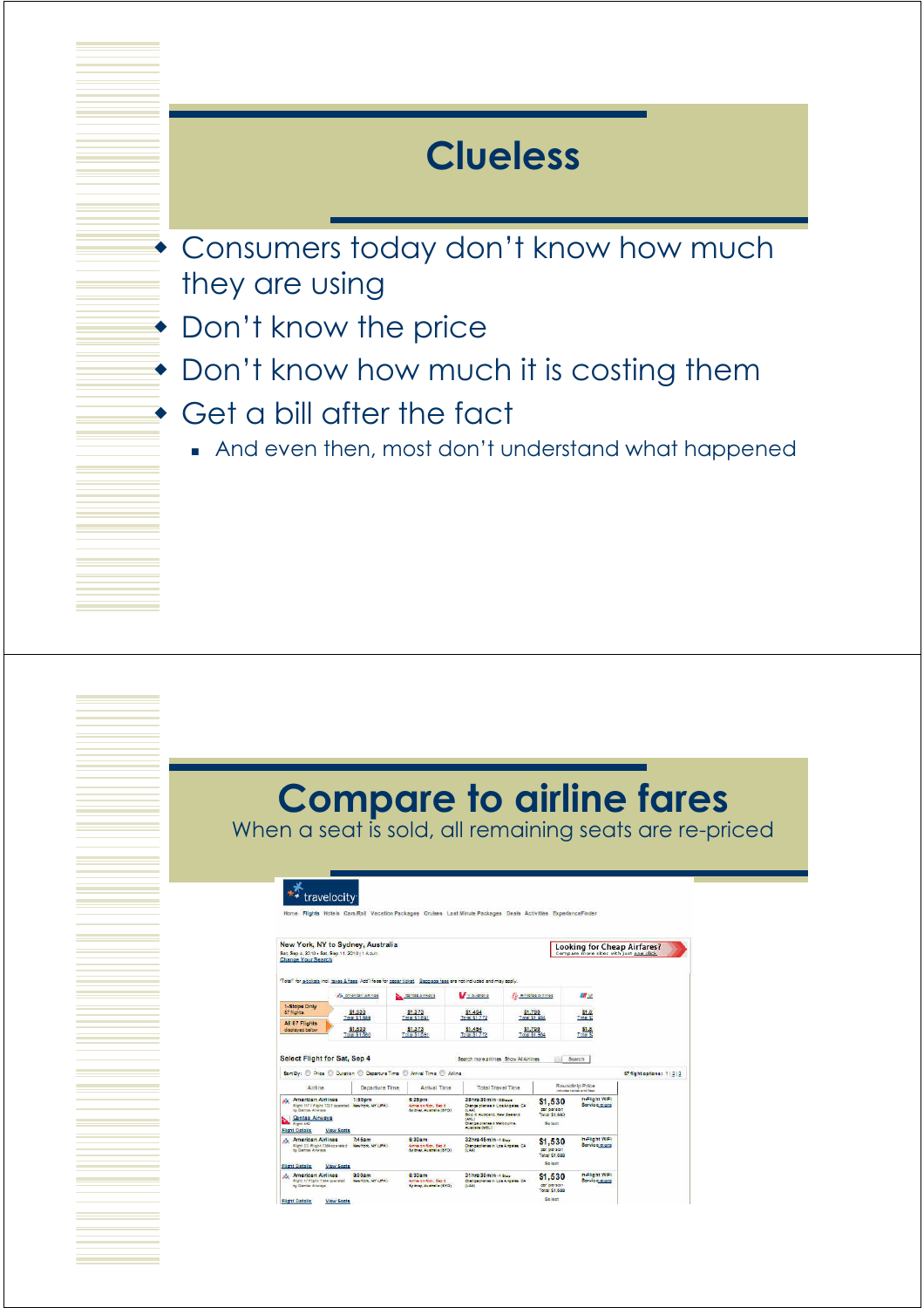# Dumb pricing, dumb usage

At the height of CA crisis, Idaho farmers were pumping water at peak time to grow potatoes



# California blackouts

CA experienced 6 blackouts during crisis, Jan-May 2001



Source: James L. Sweeney in Electricity Market Reform: An International Perspective, 2006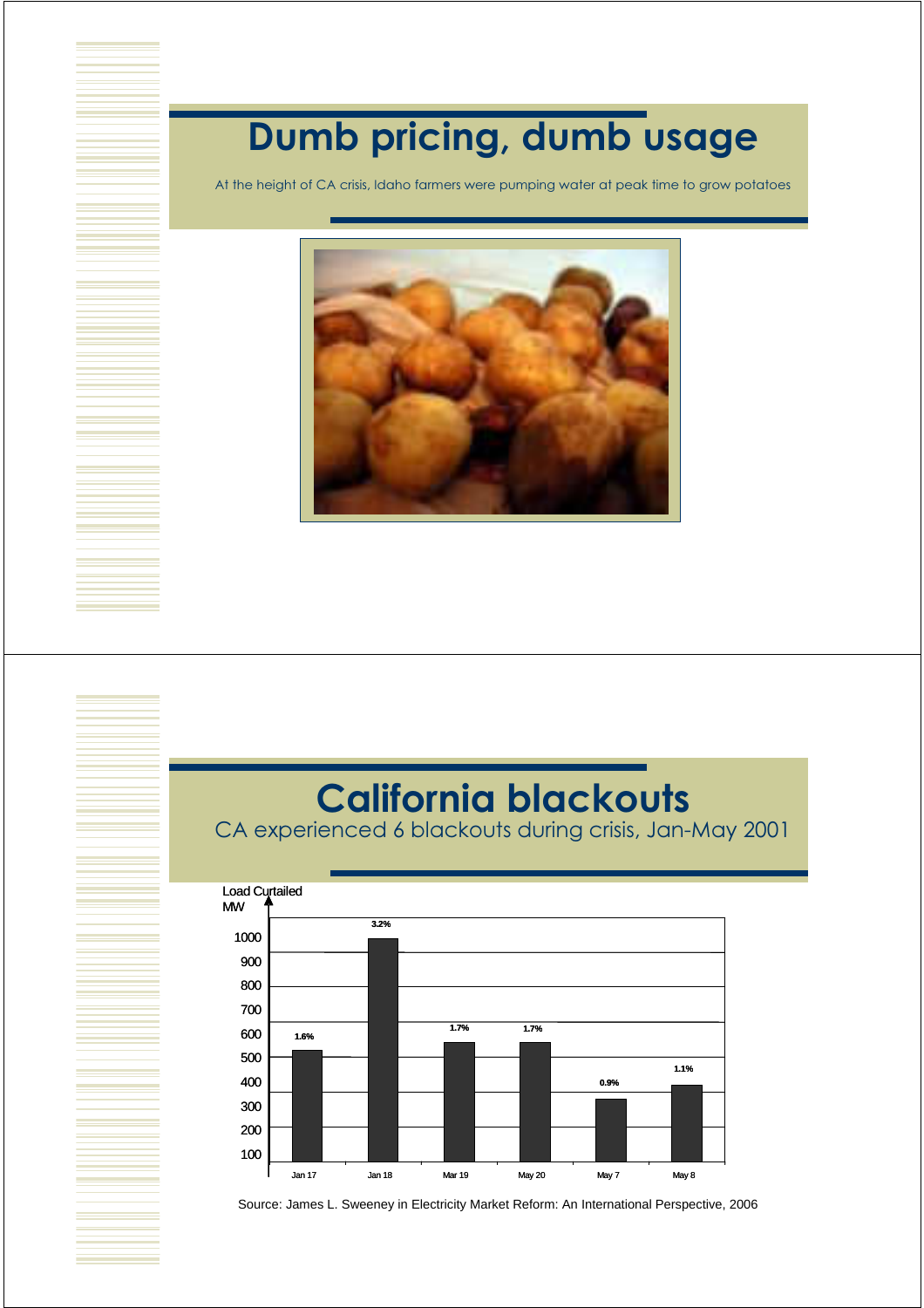## Missing price signal

During CA crisis <u>retail consumers</u> did NOT see higher prices

| California wholesale electricity prices*, 1998-2001, monthly means, \$/MWh |        |  |         |        |       |
|----------------------------------------------------------------------------|--------|--|---------|--------|-------|
|                                                                            | 1998/9 |  | 1999/00 | 2000/1 | 2001  |
| Apr                                                                        | 23.3   |  | 24.7    | 27.4   | 265.9 |
| May                                                                        | 12.5   |  | 24.7    | 50.4   | 239.5 |
| Jun                                                                        | 13.3   |  | 25.8    | 132.4  | 159.8 |
| Jul                                                                        | 35.6   |  | 31.5    | 115.3  | 137.8 |
| Aua                                                                        | 43.4   |  | 34.7    | 175.2  | 120.1 |
| Sep                                                                        | 37.0   |  | 35.2    | 119.6  | 126.8 |
| Oct                                                                        | 27.3   |  | 49.0    | 103.2  | 69.4  |
| <b>Nov</b>                                                                 | 26.5   |  | 38.3    | 179.4  | 74.8  |
| Dec.                                                                       | 30.0   |  | 30.2    | 385.6  | 69.6  |
| Jan                                                                        | 21.6   |  | 31.8    | 272.0  |       |
| Feb                                                                        | 19.6   |  | 18.8    | 304.4  |       |
| Mar                                                                        | 24.0   |  | 29.3    | 249.0  |       |
| Mean                                                                       | 26.2   |  | 31.2    | 176.2  |       |

\* Prices for 98-00 are not strictly comparable to 2001 prices

Source: The History of Electricity Restructuring in California, Blumstein, Friedman and Green, Center for the Study of Energy Markets, Aug 2002

#### Why flat rates are flat wrong CA's summer peaks are aggravated by flat pricing



Source: David Hungerford, CEC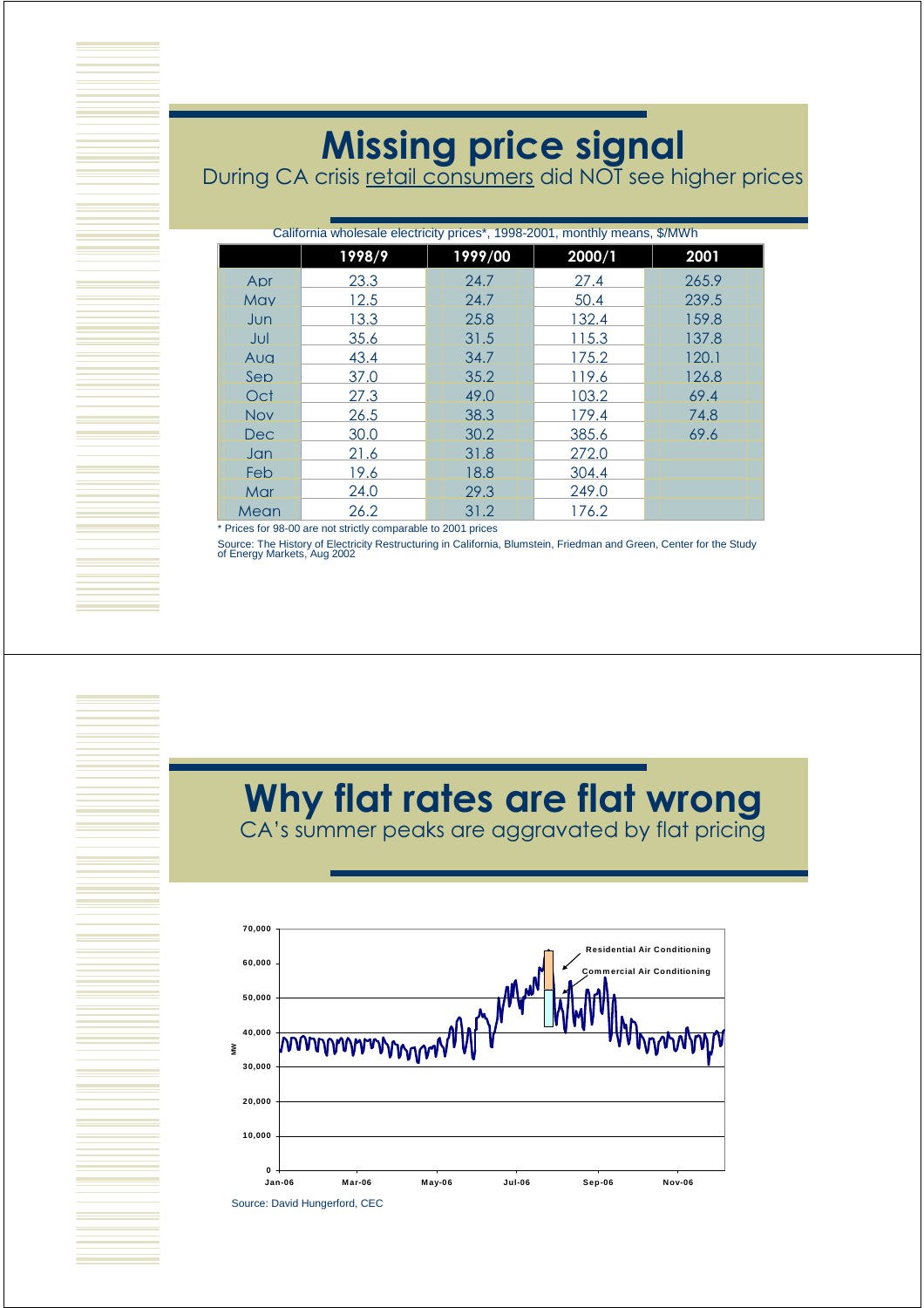### What do we use energy for? And why so little of what we use ends up as useful • We use energy to derive useful services But we do not charge for the service, but energy And we get little service while using a lot of energy A gallon of gas to pick up a gallon of milk? ◆ EPA estimates that 30% of energy used in US commercial sector is "wasted or inefficiently used" Consider everyday things around you **Incandescent light bulb**  $IC$  engine

## The car of the future is electric

No emissions & 90% efficient "Fuel-to-wheel"

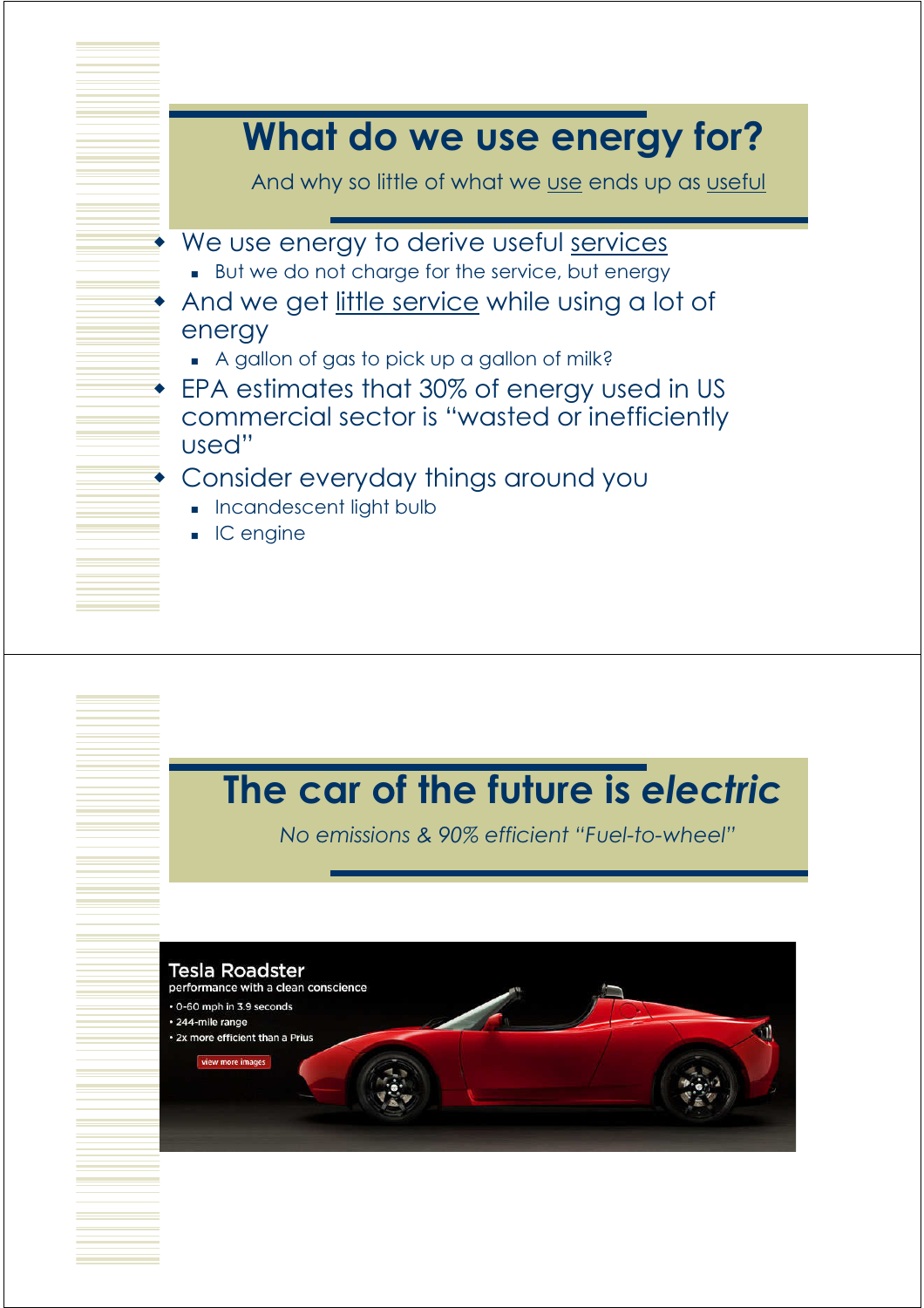

#### Price it "right" PG&E's SmartRate applies to Air Conditioners

| <b>Tier</b> | E-1<br>¢/kWh) | <b>SmartRate</b><br>Peak<br><b>Period</b><br><b>Price</b> |
|-------------|---------------|-----------------------------------------------------------|
|             | 11.5          | 61.5                                                      |
| 2           | 11.7          | 61.7                                                      |
| 3           | 14.9          | 64.9                                                      |
|             | 21.0          | 81.0                                                      |
| 5           | 26.7          | 86.7                                                      |
|             |               |                                                           |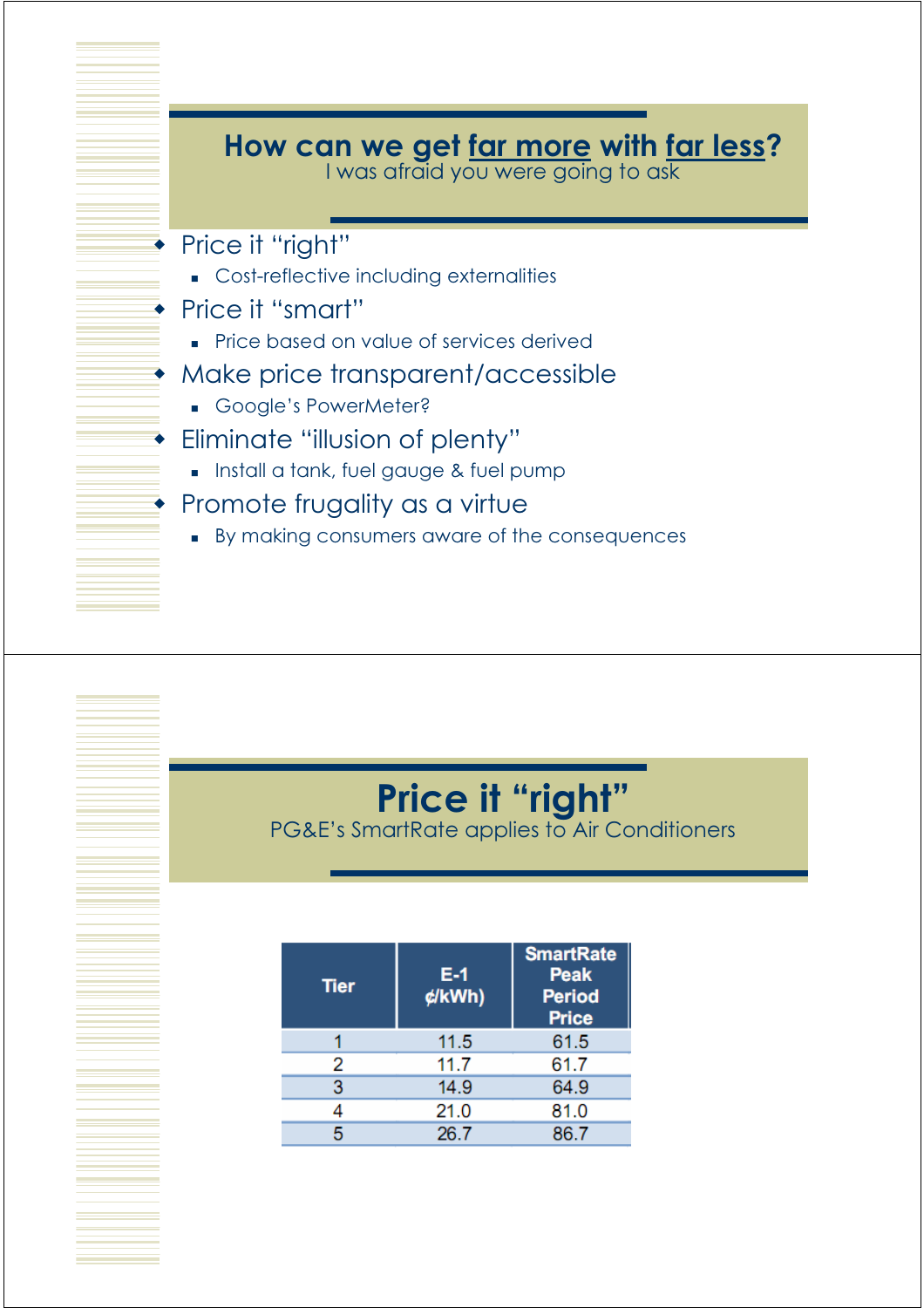# Price it "smart"

Airlines differentiate every conceivable attribute of service

#### ◆ How would we do this?

- **Vary fares by class of service**
- By date, time & length of travel
- By market & competition in a given route
- How long prior to departure date
- How many empty seats are left on any given flight
- Aisle or window?
- **Early boarding**
- **Extra leg room?**
- Checked luggage, carry on, on-board food/drinks
- What's next: Weight of passenger

#### Make it transparent/accessible "Honey, did you just turn on the oven?"

GË **Google PowerMeter: Ed's Home** Example utility: Find out about free energy-saving home<br>improvements to save money on your next bill. Learn more  $\mathbb{R}$ Day Daily Totals Week more 1500 nower in W 1000  $500$  $^{0}_{12a}$  $12n$  $128$ 6a 6h  $12a$ 6a 6h **Monday E**Tuesday 8.2 kW-h used 2.7 kW h used Nice! (63%) 2 About even with expected usage so far today  $2.7$  kW-h usad 9.5 kW-h exo.: night | momin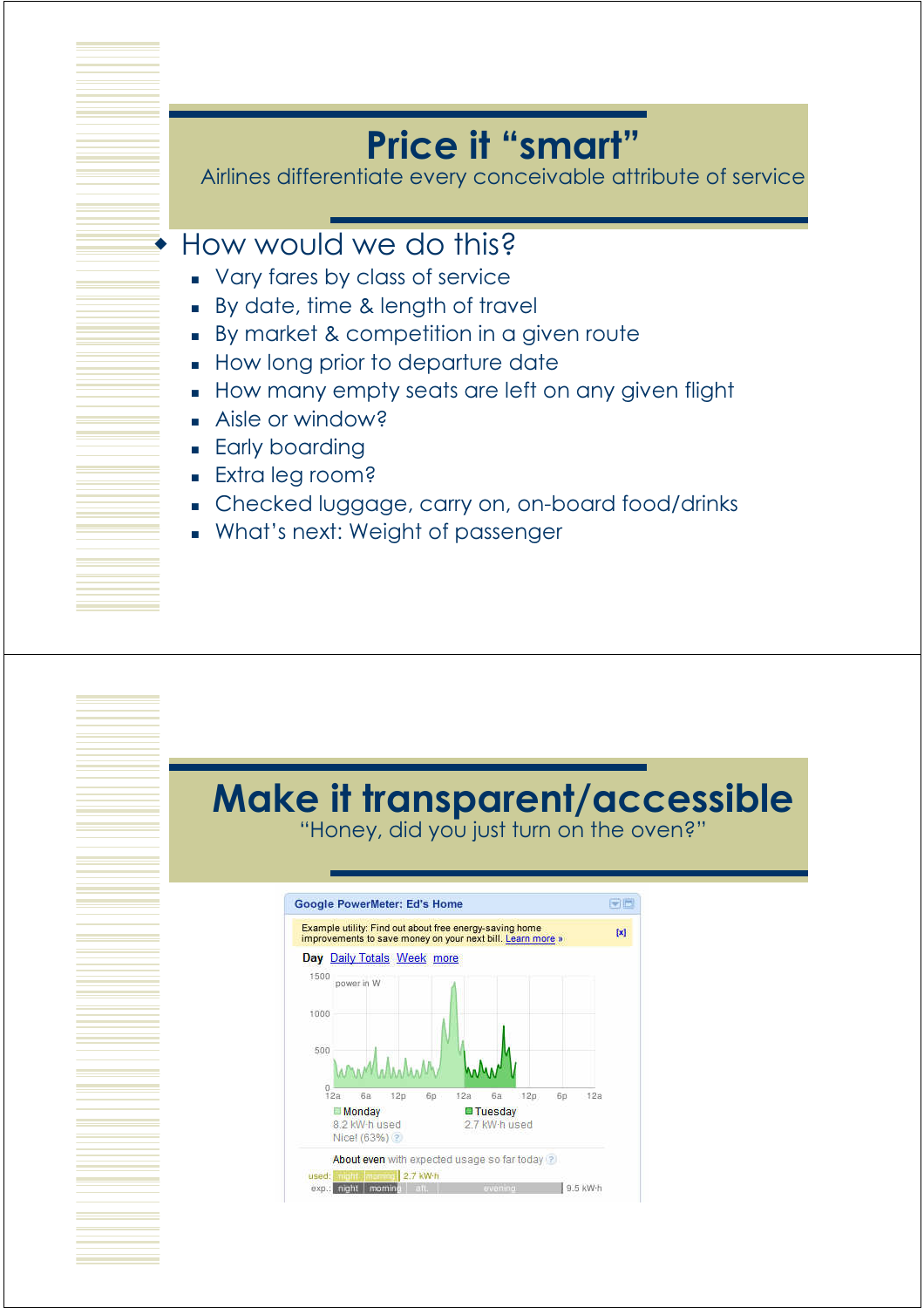

## Promote frugality

Basic need vs. sinful consumption

| <b>Tier</b> | Price cents/kWh <sup>1</sup> | Baseline allowance <sup>2</sup> |
|-------------|------------------------------|---------------------------------|
| Tier 1      | 11.808                       | $0 - 100%$                      |
| Tier 2      | 13.741                       | 101-130%                        |
| Tier 3      | 23.334                       | 131-200%                        |
| Tier 4      | 26.833                       | 201-300%                        |
| Tier 5      | 30.334                       | >300%                           |

\* Baseline allowance is determined by applicable climate zone; higher allowances apply to high temperature zones, lower for mild coastal zones

<sup>1</sup> For low-income customers, applicable prices for the first three tiers are 8.533, 10.668 & 18.051 cent/kWh respectively with tier 3<br>rate applied to all usage above 130% of baseline allowance.

 $2$  Link to SCE's Baseline Allocation table:

http://www.sce.com/CustomerService/billing/tiered-rates/baseline-chart-map.htm Source: Southern California Edison Company